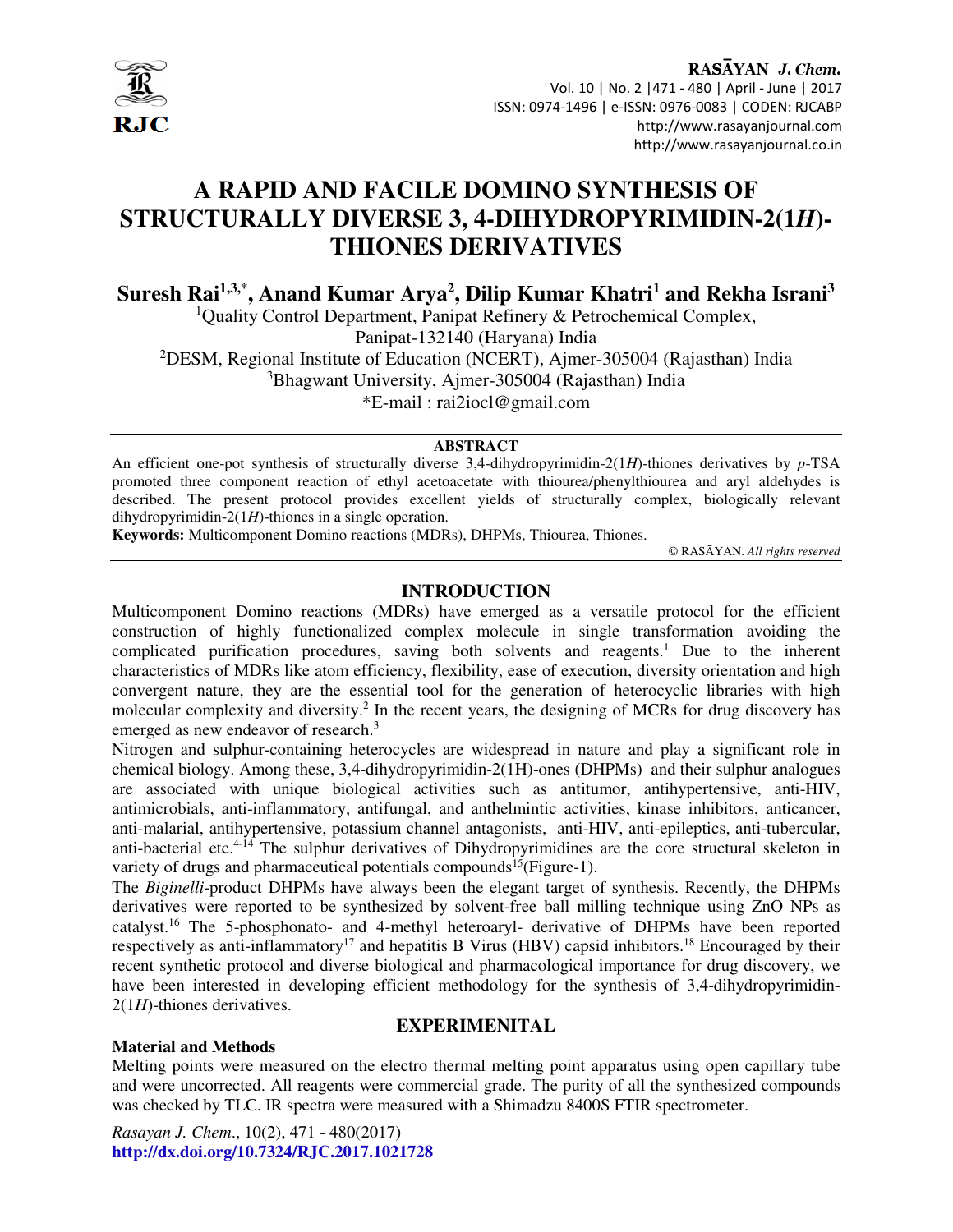# RASAYAN J. Chem. Vol. 10 | No. 2 |471 - 480 | April - June | 2017

<sup>1</sup>H NMR and <sup>13</sup>C NMR spectra were recorded on Bruker DRX-300 Advance Spectrometer as DMSO-d6. Chemical shifts  $(\delta)$  are expressed in ppm downfield from the internal standard tetramethylsilane.

#### **General procedure**

A round bottom flask containing 6 mL of ethanol was charged with ethyl acetoacetate (1mmol), aryl aldehyde (1 mmol) and substituted thiourea (1 mmol) and *p*-TSA (10 mol %). The reaction mixture was stirred for appropriate time at 80 °C. The progress of the reaction was monitored by TLC. After completion of the reaction (TLC), the solid was filtered off. The solid obtained was washed with distilled water and cold ethanol and purified further by recrystallization from ethanol to yield the pure products.



Fig.-1: Biologically active DHPMs Derivatives

# **RESULTS AND DISCUSSION**

Initially, to achieve suitable conditions, for the synthesis of 3,4-dihydropyrimidin-2-(1*H*)-thione a representative *Biginelli*-type reaction of ethyl acetoacetate **1** (1 mmol) with phenylthiourea **1** (1 mmol) and 3-hydroxybenzaldehyde **3** (1mmol) was performed as a simple model substrate in various solvents in the presence of FeCl3, *p*-TSA and CuI as an inexpensive and readily available catalyst (Scheme-1).

To search the suitable solvent, the reaction was examined in various solvents such as methanol, ethanol, DMF and dichloromethane under refluxing condition (Table-1).

As is shown in Table-1, in refluxing organic solvents, ethanol has provided higher yield (Table-1, entry 4). It was observed that the excellent yield of products have obtained when the reaction was performed in the presence of *p-*TSA in ethanol (Table-2, entry 4), while without catalyst trace product was formed after 4 hrs.( Table-2, entry 4). The 10 mol % of *p*-TSA as catalyst is sufficient to complete the reaction in 24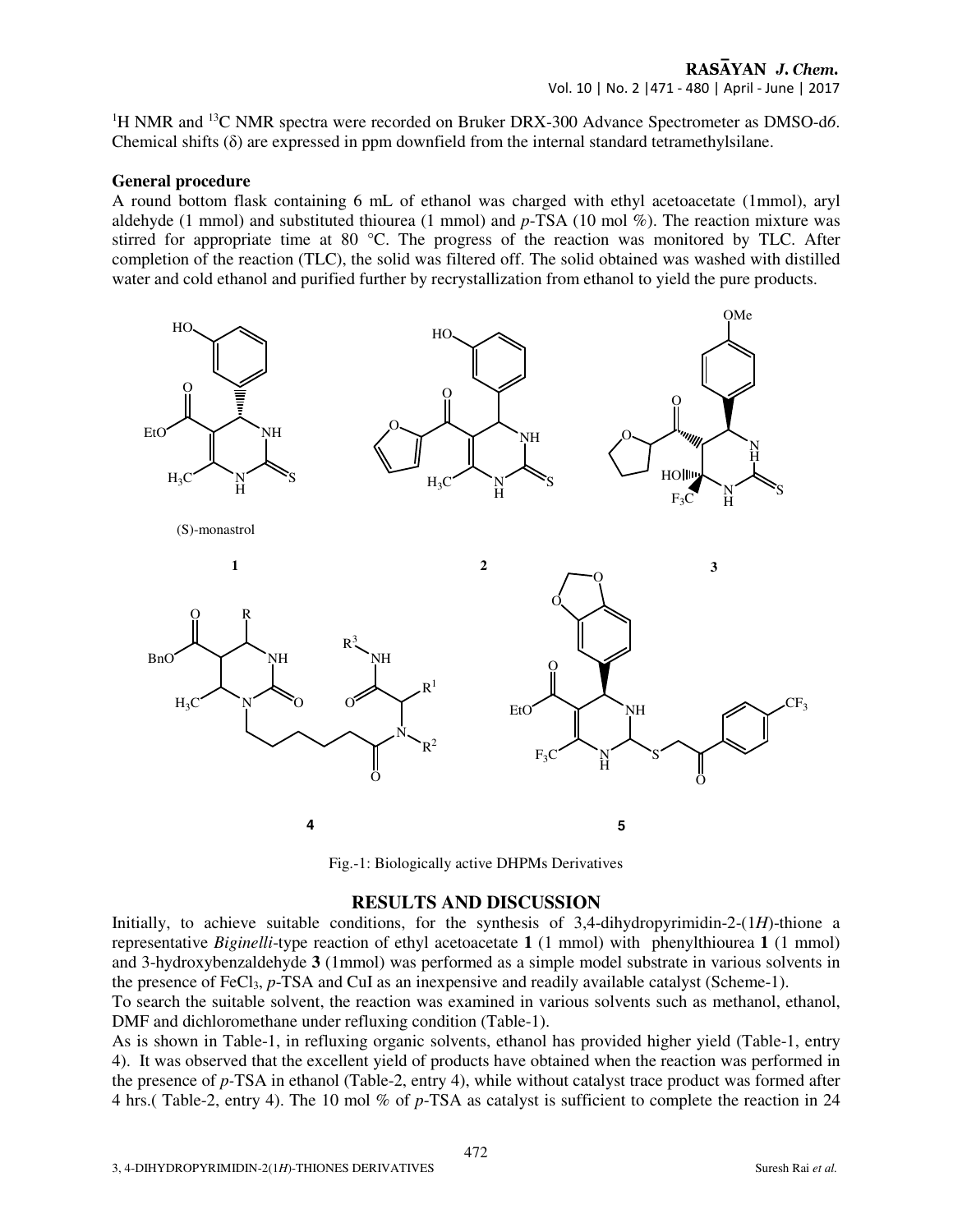min with 93% yield. The optimal reaction temperature was also explored by performing reaction in ethanol with *p*-TSA at different temperatures range from 60 °C to 90 °C. The excellent results were obtained at 80 °C.

With the optimized reaction conditions, to explore its scope and generality, the present methodology was extended for library construction (Table-2). The results summarized in Table-2 showed that substituted thiourea and aryl aldehydes react efficiently with ethyl acetoacetate to give the desired product in excellent yields.



Scheme-1: Model Reaction

| Entry | Solvent         | Catalyst          | Time                            | Yield $(\%)$ |
|-------|-----------------|-------------------|---------------------------------|--------------|
| 1.    | Methanol        | FeCl <sub>3</sub> | $50 \text{ min}$                | 92           |
| 2.    | Methanol        | $p$ -TSA          | $46 \text{ min}$                | 89           |
| 3.    | Methanol        | CuI               | $1$ hrs $10$ min                | 85           |
| 4.    | Ethanol         | $p$ -TSA          | $24 \text{ min}$                | 93           |
| 5.    | Ethanol         | CuI               | $55 \text{ min}$                | 90           |
| 6.    | Ethanol         | FeCl <sub>3</sub> | $60 \text{ min}$                | 85           |
| 7.    | Ethanol         | No catalyst       | more than 4 hrs                 | traces       |
| 8.    | <b>DMF</b>      | $p$ -TSA          | $1$ hrs $25$ min                | 80           |
| 9.    | <b>DMF</b>      | FeCl <sub>3</sub> | 60                              | 82           |
| 10.   | Dichloromethane | $p$ -TSA          | $1 \text{ hrs } 40 \text{ min}$ | 76           |

| Table-1: Model reaction, conditions and yield |  |  |
|-----------------------------------------------|--|--|
|                                               |  |  |

3-hydroxybenzaldehyde (1 mmol), ethyl acetoacetate (1 mmol), phenylthiourea (1 mmol) and catalyst (10 mol%)

#### **5-Ethoxycarbonyl-1-phenyl-4-(3-hydroxyphenyl-)-6-methyl-3,4-dihydropyrimidin-2(1***H***)-thione***(4a)*

M.p.139-141°C, IR (KBr, *ν max, cm-1*); 3395, 3281, 1733, 1613, 1210, 1014. <sup>1</sup>H NMR (DMSO-*d*6) *δ* (ppm): 1.30 (3H, *s*, CH3), 1.73(3H, *t*, CH3), 2.04 (1H, *s*, NH), 4.17 (2H, *q*, CH2), 4.62(1H, *s*, CH), 5.1(1H,*s*, OH),6.42-7.06(9H, *m*, H-Ar), <sup>13</sup>C NMR (DMSO-*d*6) *δ*(ppm): 171.1, 165.3, 147.1, 142.6, 139.1, 128.2, 128.5, 127.3, 126.7, 125.5, 124.2, 102.1, 59.5, 54.6, 15.3, 13.9. Anal. Calcd (%) for C<sub>20</sub>H<sub>20</sub>N<sub>2</sub>O<sub>3</sub>S: C, 65.20; H, 5.47; N, 7.60; found C, 65.14; H, 5.44; N, 7.53.

# **5-Ethoxycarbonyl-1,4-diphenyl-6-methyl-3,4-dihydropyrimidin-2(1***H***)-thione***(4b)*

M.p.137-139°C, IR (KBr, *ν max, cm-1*); 3285, 1742, 1620, 1230, 1020. <sup>1</sup>H NMR (DMSO-*d*6) *δ* (ppm): 1.31 (3H, *s*, CH3), 1.71(3H, *t*, CH3), 2.0 (1H, *s*, NH), 4.19 (2H, *q*, CH2), 4.60(1H, *s*, CH), 6.41-7.16(10H, *m*, H-Ar), <sup>13</sup>C NMR (DMSO-*d*6) *δ*(ppm): 171.0, 165.1, 147.7, 142.4, 139.5, 128.8, 128.3, 127.1, 126.5, 125.3, 124.4, 102.2, 59.9, 54.9, 15.5, 13.8. Anal.Calcd (%) for C<sub>20</sub>H<sub>20</sub>N<sub>2</sub>O<sub>2</sub>S: C, 68.16; H, 5.72; N, 7.95; found C, 68.10; H, 5.69; N, 7.98.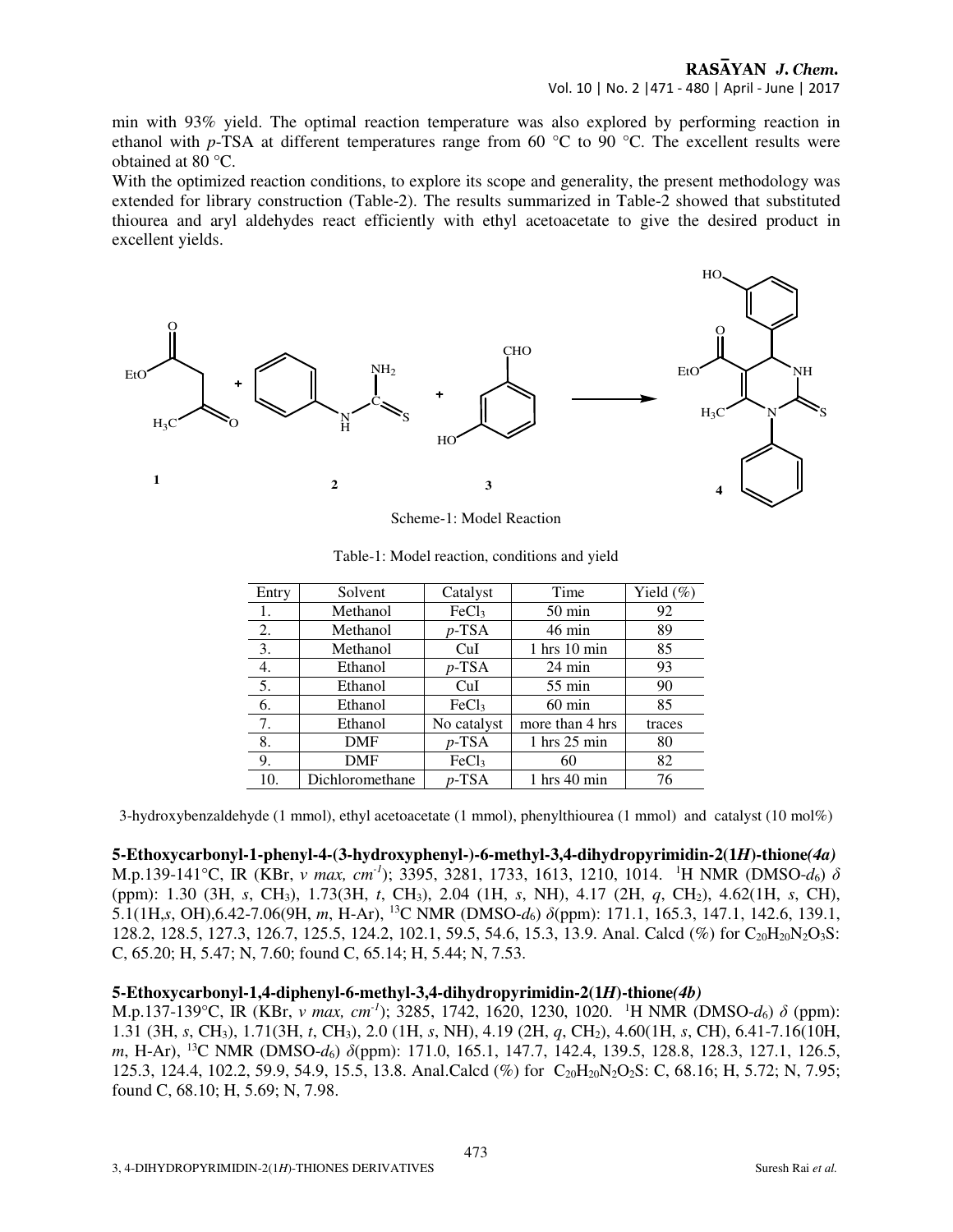

Table-2: Synthesis of 3,4-dihydropyrimidin-2(1H)-thione derivatives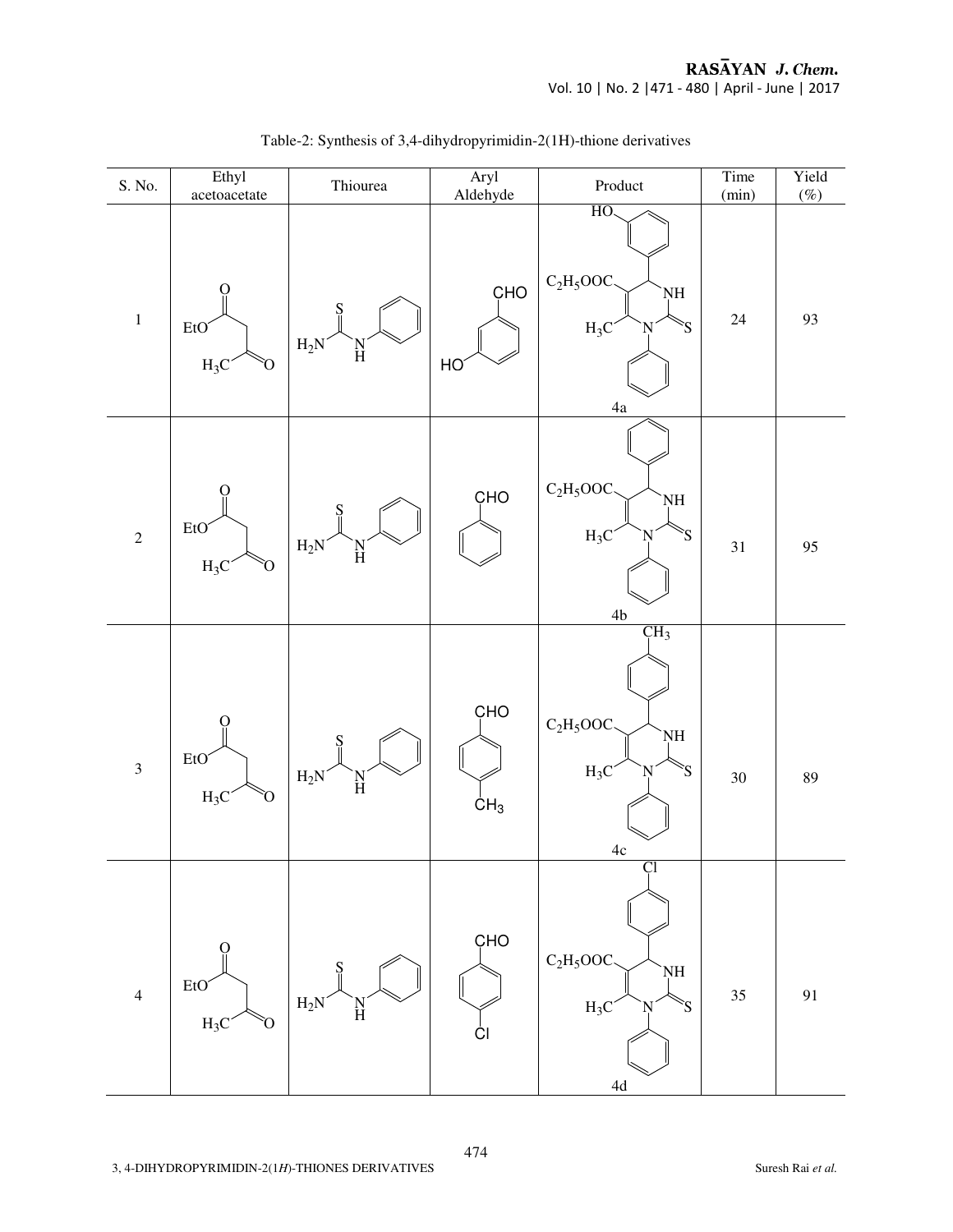RASĀYAN J. Chem.

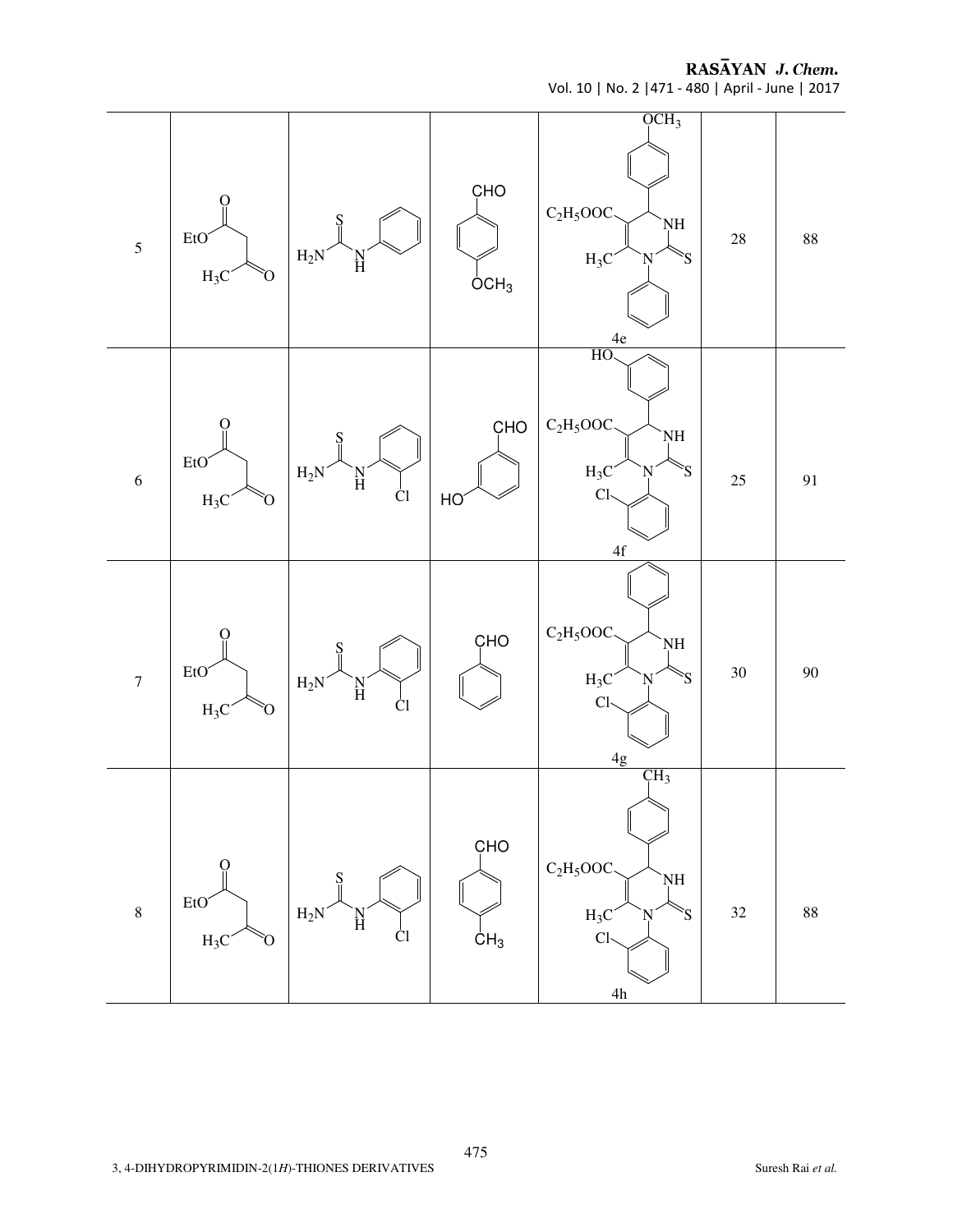RASAYAN J. Chem. Vol. 10 | No. 2 |471 - 480 | April - June | 2017

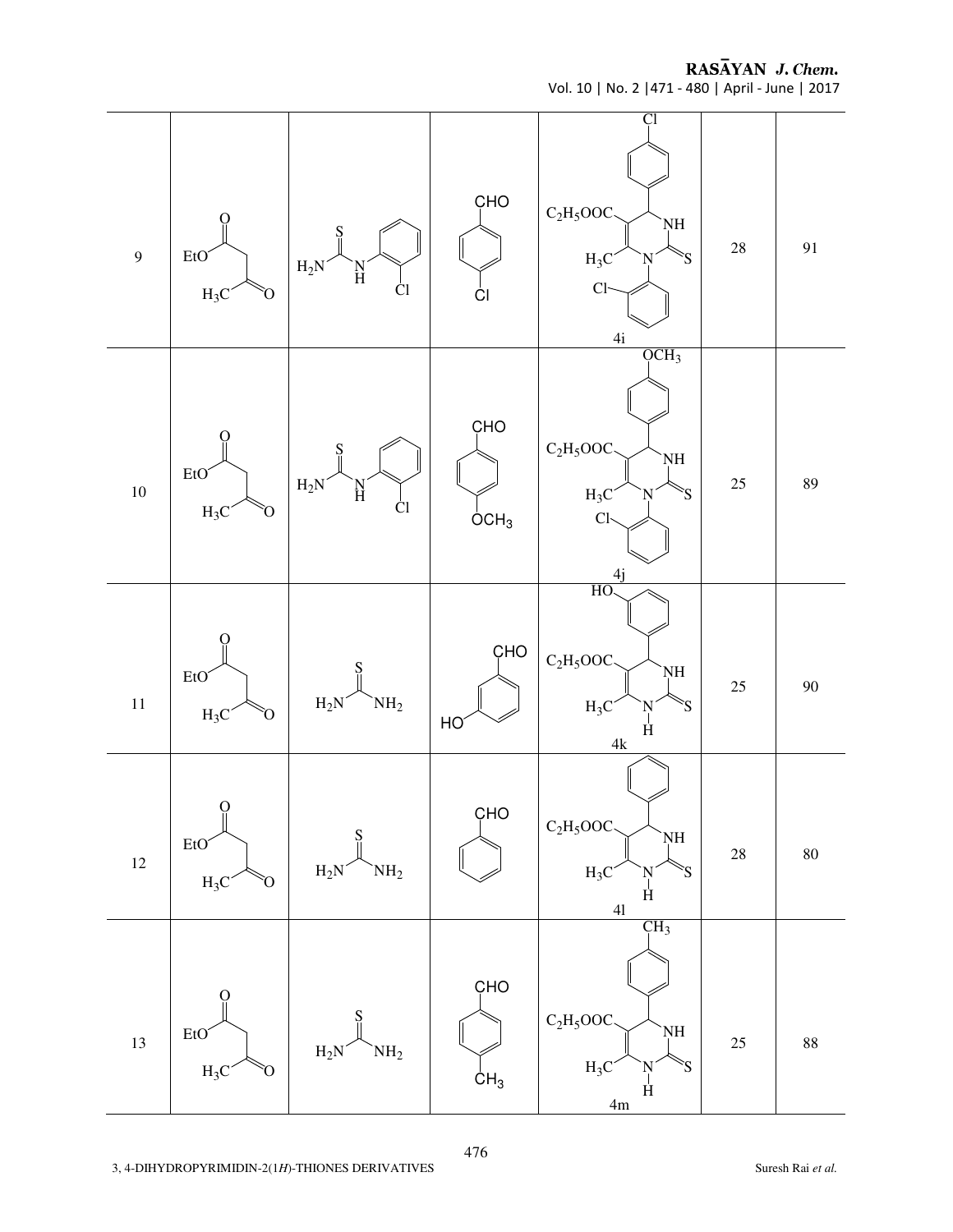RASAYAN J. Chem. Vol. 10 | No. 2 |471 - 480 | April - June | 2017



**5-Ethoxycarbonyl-6-methyl-4-(4-methoxyphenyl)-1-phenyl-3,4-dihydropyrimidin-2(1***H***)-thione***(4c)*  M.p.151-153°C, IR (KBr, *ν max, cm-1*); 3270, 1745, 1615,1357, 1227, 1017. <sup>1</sup>H NMR (DMSO-*d*6) *δ*(ppm): 1.33 (3H, *s*, CH3), 1.69(3H, *t*, CH3), 2.1 (1H, *s*, NH), 2.35(3H, *s*, CH3), 4.20 (2H, *q*, CH2), 4.62(1H, *s*, CH), 6.46-7.01(9H, *m*, H-Ar), <sup>13</sup>C NMR (DMSO-*d*6) *δ*(ppm): 171.5, 165.4, 147.9, 139.3, 135.7, 129.1, 128.7, 127.1, 125.2, 124.3, 102.0, 59.7, 54.7, 20.9, 15.4, 13.5. Anal. Calcd (%) for  $C_{21}H_{22}N_{2}O_{2}S$ : C, 68.82; H, 6.05; N, 7.64; found C, 68.75; H, 6.00; N, 7.68.

#### **5-Ethoxycarbonyl-4-(4-chloroyphenyl)-6-methyl-1-phenyl-3,4-dihydropyrimidin-2(1***H***)-thione***(4d)*

M.p.159-161°C; IR (KBr, *ν max, cm-1*); 3284, 1731, 1608, 1235, 1022. <sup>1</sup>H NMR (DMSO-*d*6) *δ*(ppm): 1.30 (3H, *s*, CH3), 1.73(3H, *t*, CH3), 2.14 (1H, *s*, NH), 4.22 (2H, *q*, CH2), 4.50(1H, *s*, CH), 6.42-7.15(9H, *m*, H-Ar), <sup>13</sup>C NMR (DMSO-*d*6) *δ*(ppm): 171.2, 165.3, 147.5, 140.6, 139.5, 131.8, 129.1, 128.8, 128.7, 128.5, 125.3, 124.7, 102.1, 59.8, 54.8, 15.3, 13.7. Anal. Calcd (%) for C20H19ClN2O2S: C, 62.09; H, 4.95; N, 7.24; found C, 62.01; H, 4.92; N, 7.26.

**5-Ethoxycarbonyl-4-(4-methoxyyphenyl)-6-methyl-1-phenyl-3,4-dihydropyrimidin-2(1***H***)-thione***(4e)*  M.p.197-199 °C; IR (KBr, *ν max, cm-1*); 3277, 1741, 1625, 1222, 1045, 1017. <sup>1</sup>H NMR (DMSO-*d*6) *δ*(ppm): 1.33 (3H, *t*, CH3), 1.71(3H, *s*, CH3), 2.11 (1H, *s*, NH), 3.74(3H, *s*, OCH3), 4.20 (2H, *q*, CH2), 4.59(1H, *s*, CH), 6.46-7.01(9H, *m*, H-Ar), <sup>13</sup>C NMR (DMSO-*d*6) *δ*(ppm): 171.1, 165.5, 160.1, 147.6, 139.6, 134.5, 128.8, 128.1, 113.9, 102.2, 59.9, 56.0, 54.9, 15.4, 13.5. Anal. Calcd (%) for  $C_{21}H_{22}N_2O_3S$ : C, 65.95; H, 5.80; N, 7.32; found C, 65.89; H, 5.77; N, 7.30.

#### **5-Ethoxycarbonyl-1-(2-chloroyphenyl)-6-methyl-4-(3-hydroxyphenyl)-3,4-dihydro-pyrimidin 2(1***H***)-thione** *(4f)*

M.p.155-157°C; IR (KBr, *ν max, cm-1*); 3381, 3270, 1725, 1632, 1215, 1014. <sup>1</sup>H NMR (DMSO-*d*6) *δ*(ppm): 1.33 (3H, *t*, CH3), 1.68(3H, *s*, CH3), 2.2 (1H, *s*, NH), 4.16 (2H, *q*, CH2), 4.55(1H, *s*, CH),5.08(1H,*s*, OH), 6.36-7.18(8H, *m*, H-Ar), <sup>13</sup>C NMR (DMSO-*d*6) δ(ppm): 171.0, 165.5, 147.2, 142.7,130.8, 129.1, 128.5, 127.3, 126.7, 102.5, 59.5, 56.0, 15.4, 13.5. Anal. Calcd (%) for  $C_{20}H_{19}CN_2O_3S$ : C, 59.62; H, 4.75; N, 6.95; found C, 59.55; H, 4.71; N, 6.94.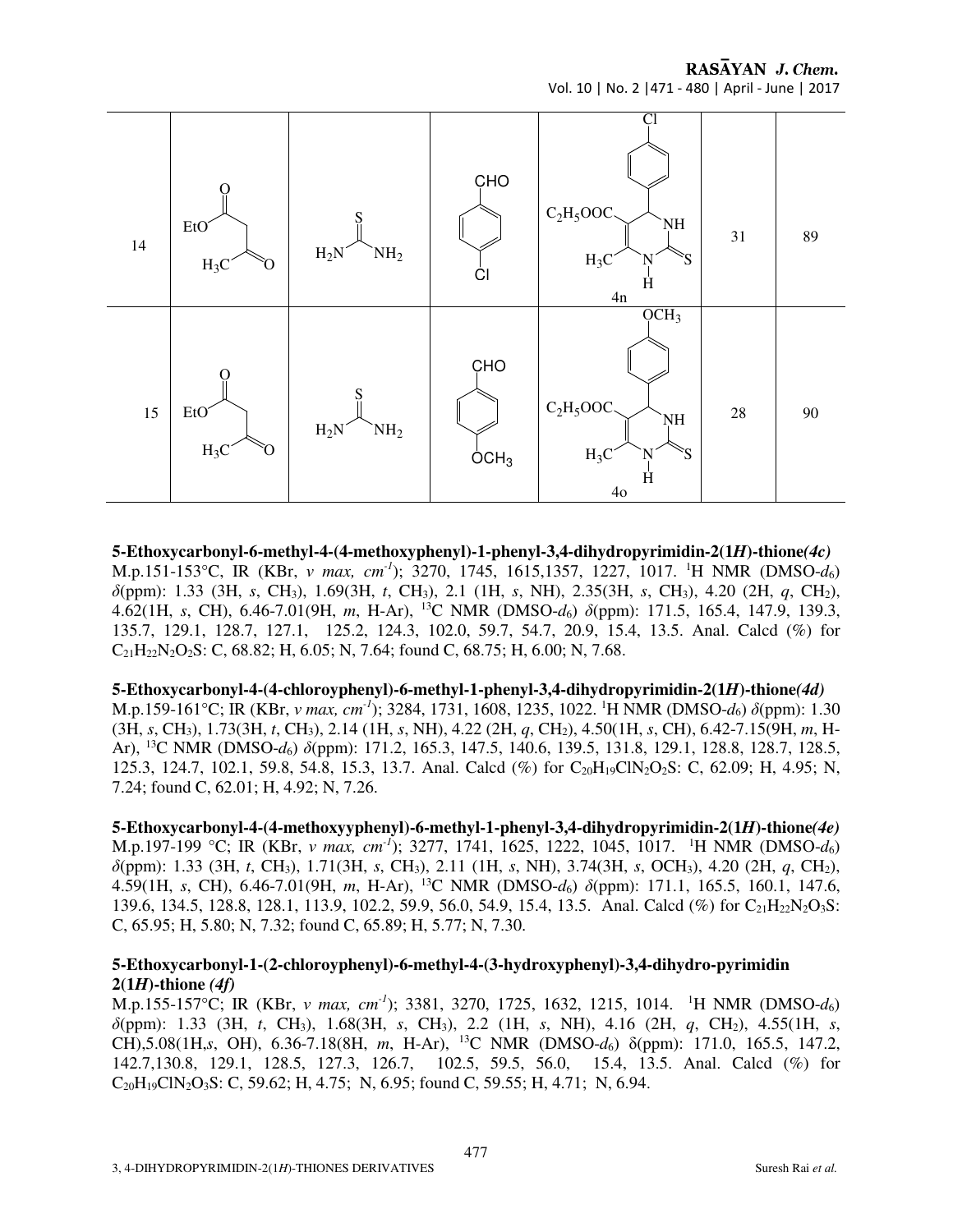# RASAYAN J. Chem.

Vol. 10 | No. 2 |471 - 480 | April - June | 2017

**5-Ethoxycarbonyl-1-(2-chloroyphenyl)-6-methyl-4-phenyl-3,4-dihydropyrimidin-2(1H)-thione***(4g)*  M.p.151-153°C; IR (KBr, *ν max, cm-1*); 3280, 1739, 1622, 1235, 1035, 1018. <sup>1</sup>H NMR (DMSO-*d*6) *δ*(ppm): 1.30 (3H, *t*, CH3), 1.71(3H, *s*, CH3), 2.1 (1H, *s*, NH), 4.19 (2H, *q*, CH2), 4.59(1H, *s*, CH), 6.40- 7.14(9H, *m*, H-Ar), <sup>13</sup>C NMR (DMSO-*d*6) δ(ppm): 171.5, 165.3, 147.5, 142.4,130.6, 129.2, 128.3, 127.1, 126.9, 125.9, 102.2, 59.9, 56.0, 54.9, 15.4, 13.7. Anal. Calcd (%) for C<sub>20</sub>H<sub>19</sub>ClN<sub>2</sub>O<sub>2</sub>S: C, 62.09; H, 4.95; N, 7.24; found C, 62.00; H, 4.91; N, 7.26.

# **5-Ethoxycarbonyl-1-(2-chloroyphenyl)-4-(4-methyl-phenyl)-6-methyl-3,4-dihydro-pyrimidin-2(1***H***) thione** *(4h)*

M.p.191-193°C; IR (KBr, *ν max, cm-1*); 3277, 1747, 1614,1365, 1231, 1038. <sup>1</sup>H NMR (DMSO-*d*6) *δ*(ppm): 1.29 (3H, *t*, CH3), 1.73(3H, *s*, CH3), 2.0 (1H, *s*, NH), 2.35(3H, *s*, CH3), 4.18 (2H, *q*, CH2), 4.55(1H, *s*, CH), 6.40-7.1(8H, *m*, H-Ar), <sup>13</sup>C NMR (DMSO-*d*6) *δ* (ppm): 171.3, 165.5, 147.3, 139.8, 135.6, 130.6, 129.1, 127.0, 126.7,125.9, 102.3, 59.5, 56.2, 54.8, 20.9, 15.2, 13.5. Anal. Calcd (%) for  $C_{21}H_{21}CIN_2O_2S$ : C, 62.91; H, 5.28; N, 6.99; found C, 62.86; H, 5.22; N, 6.95.

## **5-Ethoxycarbonyl-1-(2-chloroyphenyl)–4-(4-chlorophenyl)-6-methyl-3,4-dihydropyrimidin-2(1***H***) thione** *(4i)*

M.p.243-245°C ; IR (KBr, *ν max, cm-1*); 3287, 1731, 1624, 1223, 1023, 1017. <sup>1</sup>H NMR (DMSO-*d*6) *δ* (ppm): 1.33 (3H, *t*, CH3), 1.71(3H, *s*, CH3), 2.10 (1H, *s*, NH), 4.17 (2H, *q*, CH2), 4.59(1H, *s*, CH), 6.41- 7.16(8H, *m*, H-Ar), <sup>13</sup>C NMR (DMSO-*d*6) *δ* (ppm): 171.5, 165.3, 147.5, 139.5, 131.8, 128.7, 126.6, 125.7, 102.0, 59.9, 54.2, 15.4, 13.7. Anal.Calcd (%) for C<sub>20</sub>H<sub>18</sub>Cl<sub>2</sub>N<sub>2</sub>O<sub>2</sub>S: C, 57.01; H, 4.31; N, 6.65; found C, 56.96; H, 4.28; N, 6.61.

# **5-Ethoxycarbonyl-1-(2-chloroyphenyl)–4-(4-methoxyphenyl)-6-methyl-3,4-dihydro-pyrimidin-** $2(1H)$ -thione  $(4i)$

M.p.167-169°C; IR (KBr, *ν max, cm-1*); 3271, 1729, 1607, 1234, 1045, 1011. <sup>1</sup>H NMR (DMSO-*d*6) *δ* (ppm): 1.31 (3H, *t*, CH3), 1.69(3H, *s*, CH3), 2.15 (1H, *s*, NH), 3.71(3H, *s*, OCH3), 4.23 (2H, *q*, CH2), 4.60(1H, *s*, CH), 6.40-7.02(8H, *m*, H-Ar), <sup>13</sup>C NMR (DMSO-*d*6) *δ*(ppm): 171.1, 165.0, 160.3, 147.3, 139.9, 137.4, 130.8, 129.2, 128.1, 126.2, 125.3, 113.9, 102.2, 59.5, 54.4, 15.1, 13.4. Anal. Calcd (%) for  $C_{11}H_{21}CIN_2O_3S$ : C, 60.50; H, 5.08; N, 6.72; found C, 60.44; H, 5.00; N, 6.65.

**5-Ethoxycarbonyl-6-methyl-4-(3-hydroxyphenyl)-3,4-dihydropyrimidin-2(1***H***)-thione** *(4k)*M.p.211- 213°C; IR (KBr, *ν max, cm-1*); 3413, 3325, 3250, 1733, 1615, 1345, 1219, 1020. <sup>1</sup>H NMR (DMSO-*d*6) *δ*(ppm): 1.26 (3H, *t*, CH3), 1.71(3H, *s*, CH3), 2.01 (1H, *s*, NH), 2.09(1H, *s*, NH), 4.14 (2H, *q*, CH2), 4.62(1H, *s*, CH), 5.08(1H,*s*, OH), 7.10-7.15(4H, *m*, H-Ar), <sup>13</sup>C NMR (DMSO-*d*6) *δ* (ppm): 178.5, 165.3,152.3,145.2, 128.3,127.1, 126.5, 104.2, 59.9, 54.9, 17.9, 13.7. Anal. Calcd (%) for C<sub>14</sub>H<sub>16</sub>N<sub>2</sub>O<sub>3</sub>S: C, 57.52; H, 5.52; N, 9.58; found C, 57.46; H, 5.50; N, 9.46.

# **5-Ethoxycarbonyl-6-methyl-4-phenyl-3,4-dihydropyrimidin-2(1***H***)-thione** *(4l)*

M.p.207-209°C; IR (KBr, *ν max, cm-1*); 3360, 3280, 1740, 1619, 1365,1229, 1020. <sup>1</sup>H NMR (DMSO-*d*6) *δ* (ppm): 1.28 (3H, *t*, CH3), 1.73(3H, *s*, CH3), 2.03 (1H, *s*, NH), 2.08(1H, *s*, NH), 4.17 (2H, *q*, CH2), 4.63(1H, *s*, CH), 7.06-7.14(5H, *m*, H-Ar), <sup>13</sup>C NMR (DMSO-*d*6) *δ*(ppm): 178.5, 165.3, 152.3, 145.2, 128.3, 127.1, 126.5, 104.2, 59.9, 54.8, 17.7, 13.7. Anal. Calcd (%) for C<sub>14</sub>H<sub>16</sub>N<sub>2</sub>O<sub>2</sub>S: C, 60.85; H, 5.84; N, 10.14; found C, 60.80; H, 5.80; N, 10.10.

# **5-Ethoxycarbonyl-4-(4-methyl-phenyl)-6-methyl-3,4-dihydropyrimidin-2(1***H***)-thione***(4m)*

M.p.149-151°C; IR (KBr, *ν max, cm-1*); 3354,3279, 1742, 1620, 1230, 1019. <sup>1</sup>H NMR (DMSO-*d*6) *δ*(ppm): 1.34 (3H, *t*, CH3), 1.71(3H, *s*, CH3), 2.00 (1H, *s*, NH), 2.05(1H, *s*, NH), 2.34 (3H, *s*, CH3), 4.22 (2H, *q*, CH2), 4.58(1H, *s*, CH), 6.94-6.99(4H, *m*, H-Ar), <sup>13</sup>C NMR (DMSO-*d*6) *δ*(ppm): 178.5, 165.3, 152.3, 139.4, 135.6, 129.1, 127.0, 104.2, 59.5, 54.6, 17.7, 13.7. Anal. Calcd (%)for C<sub>15</sub>H<sub>18</sub>N<sub>2</sub>O<sub>2</sub>S: C, 62.04; H, 6.25; N, 9.65; found C, 62.00; H, 6.21; N, 9.67.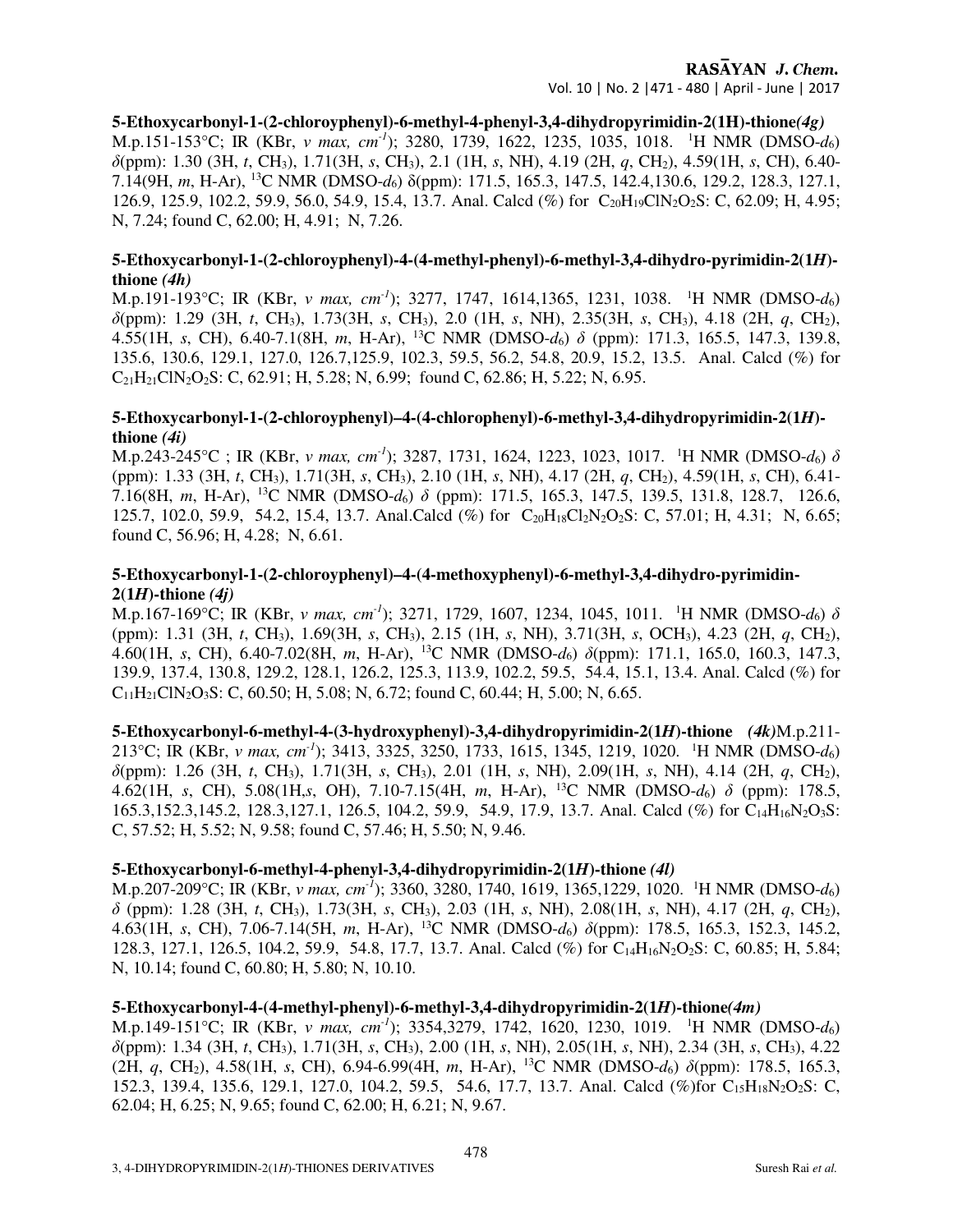# RASAYAN J. Chem.

Vol. 10 | No. 2 |471 - 480 | April - June | 2017

## **5-Ethoxycarbonyl-4-(4-chlorophenyl)-6-methyl-3,4-dihydropyrimidin-2(1***H***)-thione***(4n)*

M.p.190-192°C; IR (KBr, *ν max, cm-1*); 3357, 3269, 1739, 1610, 1241,1010. <sup>1</sup>H NMR (DMSO-*d*6) *δ* (ppm): 1.35 (3H, *t*, CH3), 1.73(3H, *s*, CH3), 2.02 (1H, *s*, NH), 2.08(1H, *s*, NH), 4.19 (2H, *q*, CH2), 4.55(1H, *s*, CH), 7.00-7.15(4H, *m*, H-Ar), <sup>13</sup>C NMR (DMSO-*d*6) *δ*(ppm): 178.3, 165.1, 152.1, 139.6, 131.8, 128.7, 104.2, 59.6, 54.4, 17.9, 13.9. Anal. Calcd (%) for C14H15ClN2O2S: C, 54.10; H, 4.86; N, 9.01; found C, 54.06; H, 4.80; N, 9.04.

#### **5-Ethoxycarbonyl-4-(4-methoxyphenyl)-6-methyl-3,4-dihydropyrimidin-2(1***H***)-thione** *(4o)*

M.p.150-152°C; IR (KBr, *ν max, cm-1*); 3345, 3255, 1725, 1608, 1247, 1045, 1019.<sup>1</sup>H NMR (DMSO-*d*6) *δ*(ppm): 1.31 (3H, *t*, CH3), 1.70(3H, *s*, CH3), 2.00 (1H, *s*, NH), 2.05(1H, *s*, NH), 3.73(3H, *s*, OCH3), 4.17 (2H, *q*, CH2),4.58(1H, *s*, CH), 6.65-4.95(4H, *m*, H-Ar), <sup>13</sup>C NMR (DMSO-*d*6) *δ* (ppm): 178.5, 165.3, 160.2, 152.3, 134.7, 128.1, 113.9, 104.2, 59.8, 56.0, 54.6, 17.7, 13.5. Anal. Calcd (%) for C<sub>15</sub>H<sub>18</sub>N<sub>2</sub>O<sub>3</sub>S: C, 58.80; H, 5.92; N, 9.14; found C, 58.75; H, 5.89; N, 9.16.

#### **CONCLUSION**

In conclusion, a rapid and highly efficient approach to structurally diverse 3,4-dihydropyrimidin-2(1*H*) thiones derivatives has been developed via *p*-TSA-promoted one-pot reaction of ethyl acetoacetate with substituted thiourea/phenyl thiourea and aryl aldehydes in ethanol. The mild conditions, short reaction time, easy purification and easy available starting materials make the protocol interesting for academic research.

#### **REFERENCES**

- 1. M. Haji, *J. Org. Chem.,* **12**, 1269 (2016); (b) K. Ramesh and G. Satyanarayana, *J. Org. Chem.*, **82**, 4254 (2017); (c) B. H. Rotstein, S. Zaretsky, V. Rai, A. K. Yudin, *Chem. Rev*., **114**, 8323 (2014).
- 2. (a) I. A. Wani, M. Sayyad and M. K. Ghorai, *Chem. Commun.,* **53**, 4386 (2017); (b) S. Brauch, S. S. van Berkel and B. Westermann, *Chem. Soc. Rev*., **42**, 4948 (2013).
- 3. (a) A. Dömling, W. Wang and K. Wang, *Chem. Rev*., **112**, 3083 (2012); (b) L. Weber, *Curr. Med. Chem.,* **9**, 2085 (2002); (c) B. B. Toure and D. G. Hall, *Chem. Rev.,* **109**, 4439 (2009).
- 4. T. S. Hafez, S. A. Osman, H. A. A. Yosef, A. S. Abd El-All, A. S. Hassan, A. A. El-Sawy, M. M. Abdallah and M. Youns, *Sci. Pharm*., **81**, 339 (2013).
- 5. (a) O. Alam, S. A. Khan, N. Siddiqui, W. Ahsan, S. P. Verma, S. J. Gilani, *Eur. J. Med. Chem.,* **45**, 5113 (2010); (b) C. A. Sehon, G. Z. Wang, A. Q. Viet, K. B. Goodman, S. E. Dowdell, P. A. Elkins, S. F. Semus, C. Evans, L. J. Jolivette, R. B. Kirkpatrick, E. Dul, S. S. Khandekar, T. Yi, L. L. Wright, G. K. Smith, D. J. Behm, R. Bentley, C. P. Doe, E. Hu and D. Lee, *J. Med. Chem.,* **51**, 6631 (2008).
- 6. A. D. Patil, N. V. Kumar, W. C. Kokke, M. F. Bean, A. J. Freyer, C. De Brosse, S. Mai, A. Truneh, B. Carte, *J. Org. Chem.,* **60**, 1182 (1995).
- 7. B. Ramesh and C. M. Bhalgat, *Eur J. Med. Chem.,* **46**, 1882 (2011).
- 8. S. Schenone, M. Radi, F. Musumeci, C. Brullo and M. Botta, *Chem. Rev.,* **114**, 7189 (2014).
- 9. (a) H. Yi K. Kaan, V. Ulaganathan, O. Rath, H. Prokopcová, D. Dallinger, C. O. Kappe and F. Kozielski, *J. Med. Chem*., **5**, 5676 (2010); (b) D. A. Ibrahim and A. M. El- Metwally. *Eur. J. Med. Chem.,* **45**, 1158 (2010).
- 10. A. N. Chiang, J. C. Valderramos, R. Balachandran, R. J. Chovatiya, B. P. Mead, C. Schneider, S. L. Bell, M. G. Klein, D. M. Huryn, X. S. Chen, B. W. Day, D. A. Fidock, P. Wipf, J. L. Brodsky, *Bioorg. Med. Chem*., **17**, 1527 (2009).
- 11. J. Lloyd, H. J. Finlay, W. Vacarro, T. Hyunh, A. Kover, R. Bhandaru, L. Yan, K. Atwal, M. L. Conder, T. Jenkins-West, H. Shi, C. Huang, D. Li, H. Sun, P. Levesque, *Bioorg. Med. Chem. Lett.,*  **20**, 1436 (2010).
- 12. R. W. Lewis, J. Mabry, J. G. Polisar, K. P. Eagen, B. Ganem, G. P. Hess, *Biochem*istry, **4**, 4841 (2010).
- 13. A. R. Trivedi, V. R Bhuva, B. H. Dholariya, D. K. Dodiya, V. B. Kataria, V. H. Shah *Bioorg. Med. Chem., Lett*. **20**, 6100 (2010).